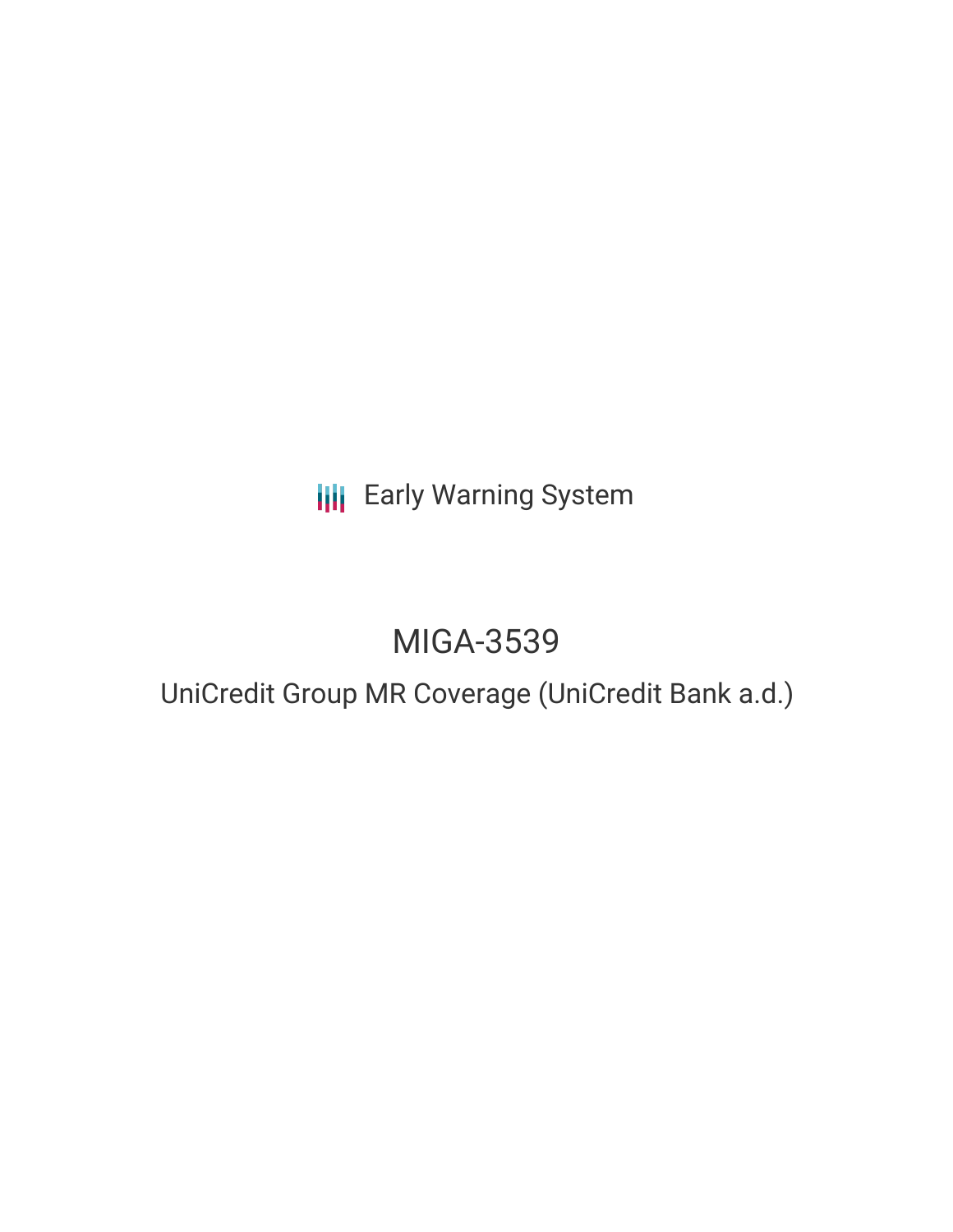## **Quick Facts**

| <b>Countries</b>               | Austria, Bosnia and Herzegovina, Italy            |
|--------------------------------|---------------------------------------------------|
| <b>Financial Institutions</b>  | Multilateral Investment Guarantee Agency (MIGA)   |
| <b>Bank Risk Rating</b>        | FI.                                               |
| <b>Voting Date</b>             | 2016-12-16                                        |
| <b>Borrower</b>                | UniCredit Group MR Coverage (UniCredit Bank a.d.) |
| <b>Sectors</b>                 | Finance                                           |
| <b>Investment Type(s)</b>      | Guarantee                                         |
| <b>Investment Amount (USD)</b> | $$49.70$ million                                  |
| <b>Project Cost (USD)</b>      | $$49.70$ million                                  |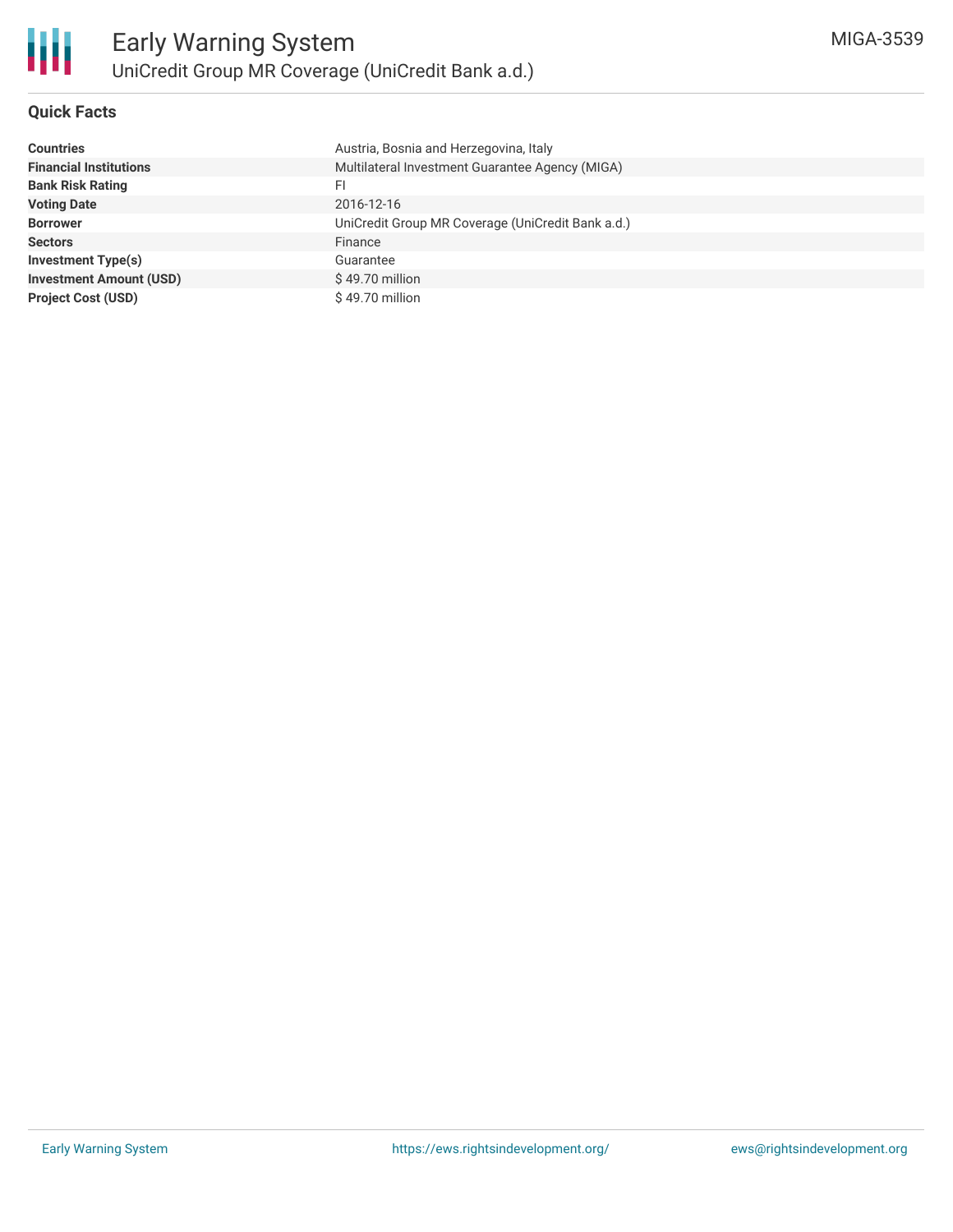

#### **Project Description**

This MIGA guarantee covers the equity investments of Austria's UniCredit Bank AG and Italy's UniCredit S.p.A in their subsidiary, UniCredit Bank a.d. in Bosnia and Herzegovina. This guarantee covers the equity investments for a period of up to 10 years against the risk of expropriation of funds.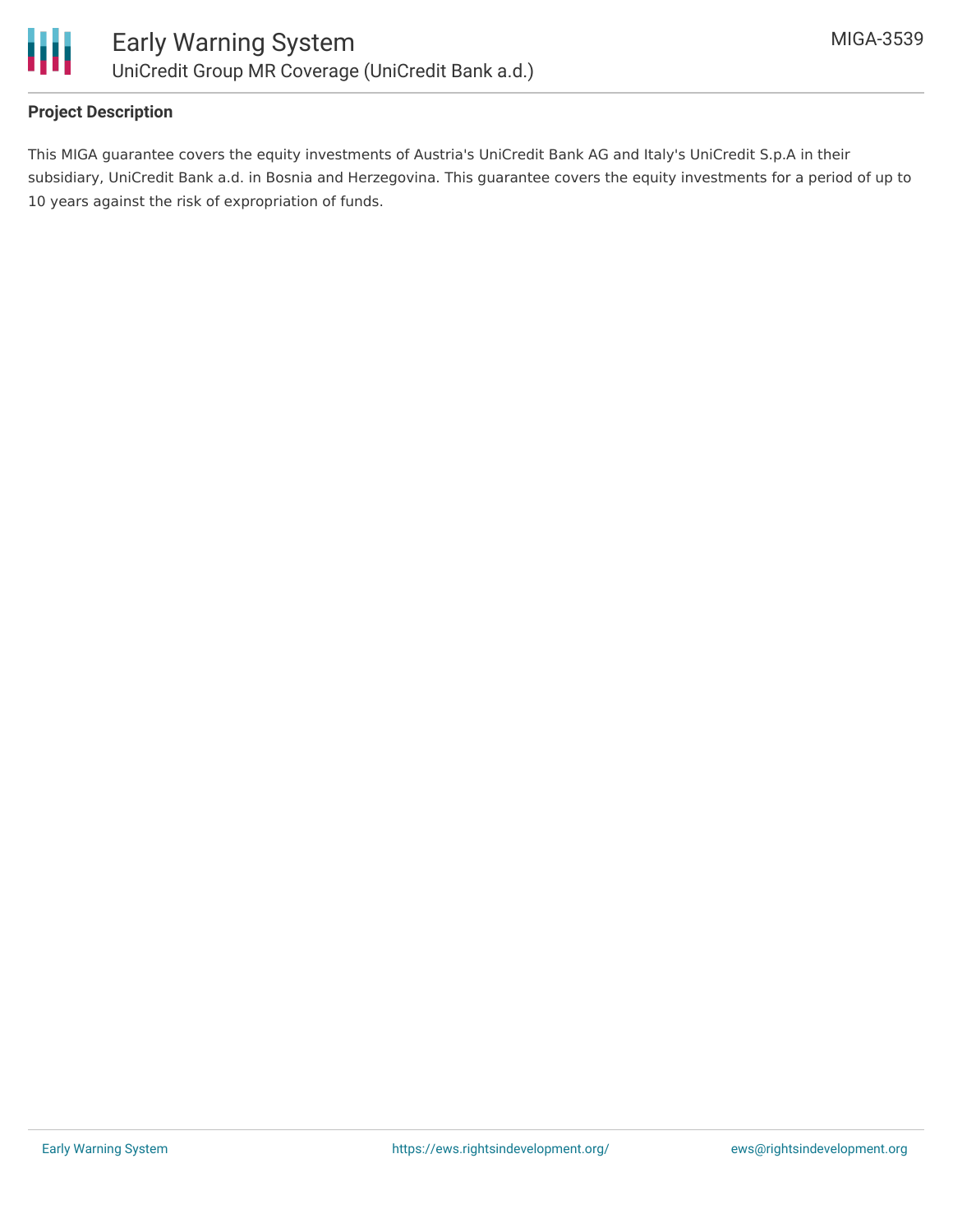

#### **Investment Description**

Multilateral Investment Guarantee Agency (MIGA)

UniCredit Bank is the leading banking group in Central and Eastern Europe, with over 1,000 branches in 13 countries, and has a long-term strategy to develop its business with both corporate and private clients throughout the region.